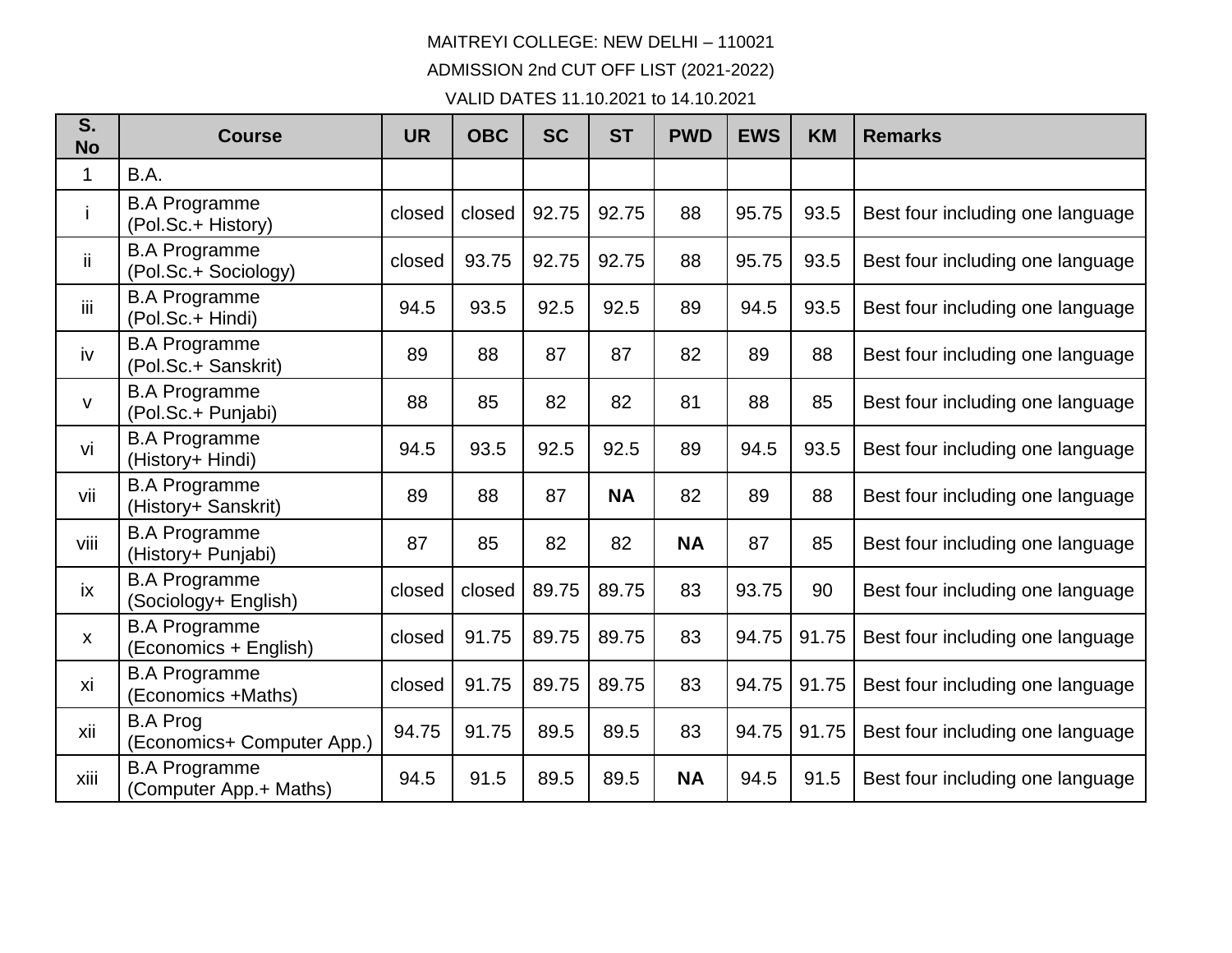## MAITREYI COLLEGE: NEW DELHI – 110021 ADMISSION 2nd CUT OFF LIST (2021-2022) VALID DATES 11.10.2021 to 14.10.2021

| S.<br><b>No</b> | <b>Course</b>                            | <b>UR</b> | <b>OBC</b> | <b>SC</b> | <b>ST</b> | <b>PWD</b> | <b>EWS</b> | <b>KM</b> | <b>Remarks</b>                                                                                                                                                                                                                                                                                                                  |
|-----------------|------------------------------------------|-----------|------------|-----------|-----------|------------|------------|-----------|---------------------------------------------------------------------------------------------------------------------------------------------------------------------------------------------------------------------------------------------------------------------------------------------------------------------------------|
| $\overline{2}$  | B.Com (Hons.)                            | 97.5      | 95.5       | 91        | 91        | 90         | 97.5       | 92        | (i) The applicant must have studied and passed<br>Mathematics/Business Mathematics at the qualifying<br>examination for admission (ii) An aggregate of 45% or<br>more in English/Hindi and combination of best three<br>among the following subjects: Mathematics,<br>Accountancy, Economics and Business Studies/<br>Commerce. |
| 3               | B.Com(Prog)                              | 96.25     | 94.25      | 90        | 90        | 89         | 96.25      | 90.5      | An aggregate of 40% or more in English/Hindi and<br>combination of best three among the following<br>subjects: Mathematics, Accountancy, Economics and<br><b>Business Studies/Commerce.</b>                                                                                                                                     |
| $\overline{4}$  | B.A. (Hons.)<br>Economics                | 97.75     | 94.5       | 91        | 91        | 90         | 97.75      | 93        | (i) One language and three best academic/elective<br>subjects (ii) The applicants must have studied and<br>passed Mathematics at the qualifying exam for<br>admission.                                                                                                                                                          |
| 5               | B.A. (Hons.)<br>English                  | closed    | 94.5       | 92.5      | 92.5      | 85         | 95.75      | 94.5      | (i) One language and three best academic/elective<br>subjects and must include English for calculation of<br>Best four. (ii) 2% advantage on aggregate of Best four<br>to those who studied Elective English.                                                                                                                   |
| 6               | B.A. (Hons.)<br><b>Hindi</b>             | 81.5      | 80         | 77        | 77        | 76         | 81.5       | 80        | (i) One language and three best academic/elective<br>subjects and must include Hindi for calculation of Best<br>four(ii) 2% advantage on aggregate of Best four to<br>those who studied Elective Hindi (iii) The applicants<br>who did "Prabhakar in Hindi" also are eligible for<br>admission.                                 |
| $\overline{7}$  | B.A. (Hons.)<br><b>History</b>           | closed    | 93.75      | 92.5      | 92.5      | 89         | 95         | 92        | One language and three best academic/elective<br>subjects                                                                                                                                                                                                                                                                       |
| 8               | B.A. (Hons.)<br><b>Political Science</b> | 96.75     | 95         | 93        | 93        | 90         | 96.75      | 93        | One language and three best academic/elective<br>subjects                                                                                                                                                                                                                                                                       |
| 9               | B.A. (Hons.)<br><b>Sanskrit</b>          | 62        | 61         | 60        | 60        | 60         | 62         | 61        | (i) One language and three best academic/elective<br>subjects. (ii) Advantage of 2% in the 'Best Four'<br>percentage will be given to those applicants who have<br>studied that particular elective language.                                                                                                                   |
| 10              | B.A. (Hons.)<br>Sociology                | 95.75     | closed     | 88        | closed    | 85         | 95.5       | 90        | One language and three best academic/elective<br>subjects                                                                                                                                                                                                                                                                       |